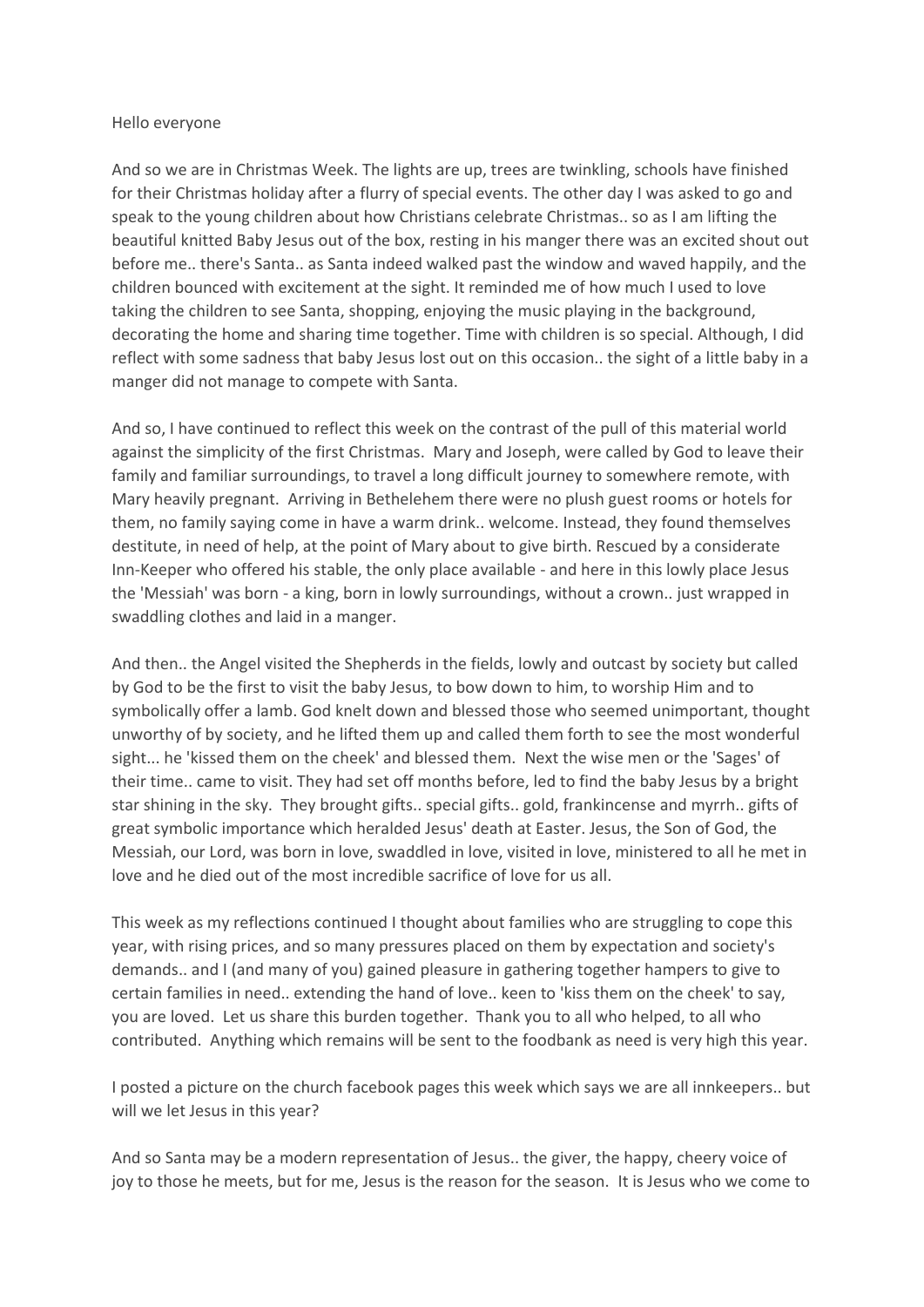worship this Christmas.

### **Here are our services for this Sunday:**

Chalgrave Church 9.30 am Holy Communion Toddington Church 11.00 am Holy Communion Tingrith Church Nativity Service 3.00 pm Harlington Church 9.30 am Holy Communion Service Westoning Church Nativity themed service 11.00 am - please come dressed as a nativity character if you wish.

### Online zoom Upper Room Service 6pm

<https://us02web.zoom.us/j/88981856814?pwd=SlArT05NMXZ3ckNLSENGTDB1b3Q5Zz09> For details of how to join please contact Revd Linda

### **Next week's services:**

# **Monday 20th December**

9.30 am Morning Prayer **Toddington**, 11.00 am Advent Course at the Rectory The Coming Light, **Harlington** 8.00 pm - a service of readings and carols with the Quintet Choir

## **Wednesday 22nd December**

A Service of lessons and carols with the Quintet Choir 7.30 pm Toddington Harlington Churches Together sing carols outside the parade of shops with the Salvation Army Band 6.30 pm

## **Thursday 23rd December**

Funeral at Chalgrave Church 1.00 pm Wedding at Harlington Church 2.00 pm

# **Friday 24th December - Christmas Eve**

**Chalgrave** 3.00 pm Crib Service 11.15 pm Midnight Mass

**Toddington** 4.30 pm Crib Service 10.00 pm Midnight Mass

# **Harlington (you are advised to please book places on the church website)**

Crib Service 4.15 pm Midnight Communion 11.15 pm

**Tingrith** 8.00 pm Christmas Communion

**Westoning**